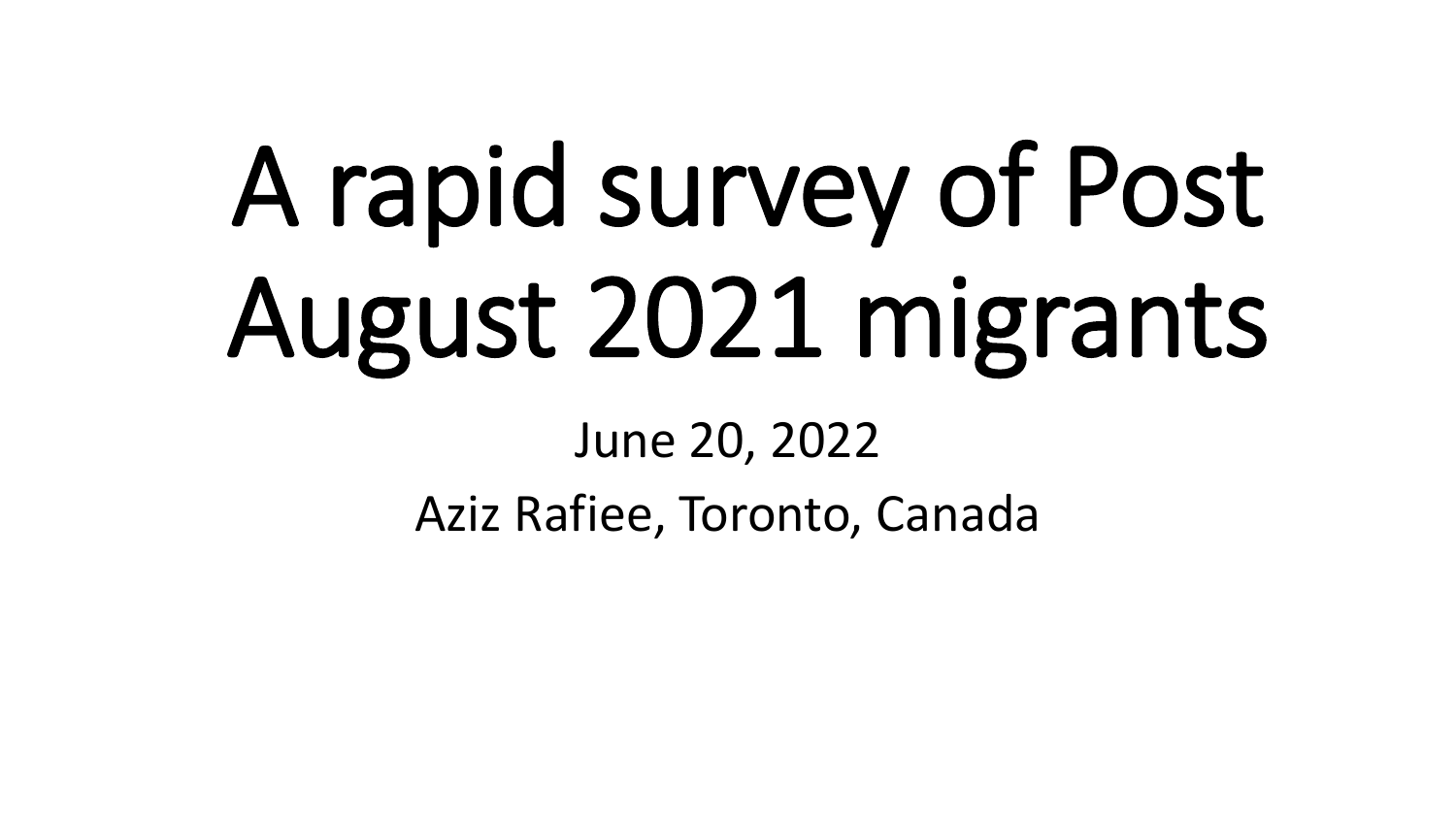

## The Survey Implementers

- 1. Afghanistan Civil Society Forum-organization (Afghanistan)
- 2. Afghan-Canadian Civil Society Forum (Canada)
- 3. Human Rights Promotion and Protection Initiative (Asia, Europe, USA and Canada)



**Afghan-Canadian Civil Society Forum (ACSFO)** 



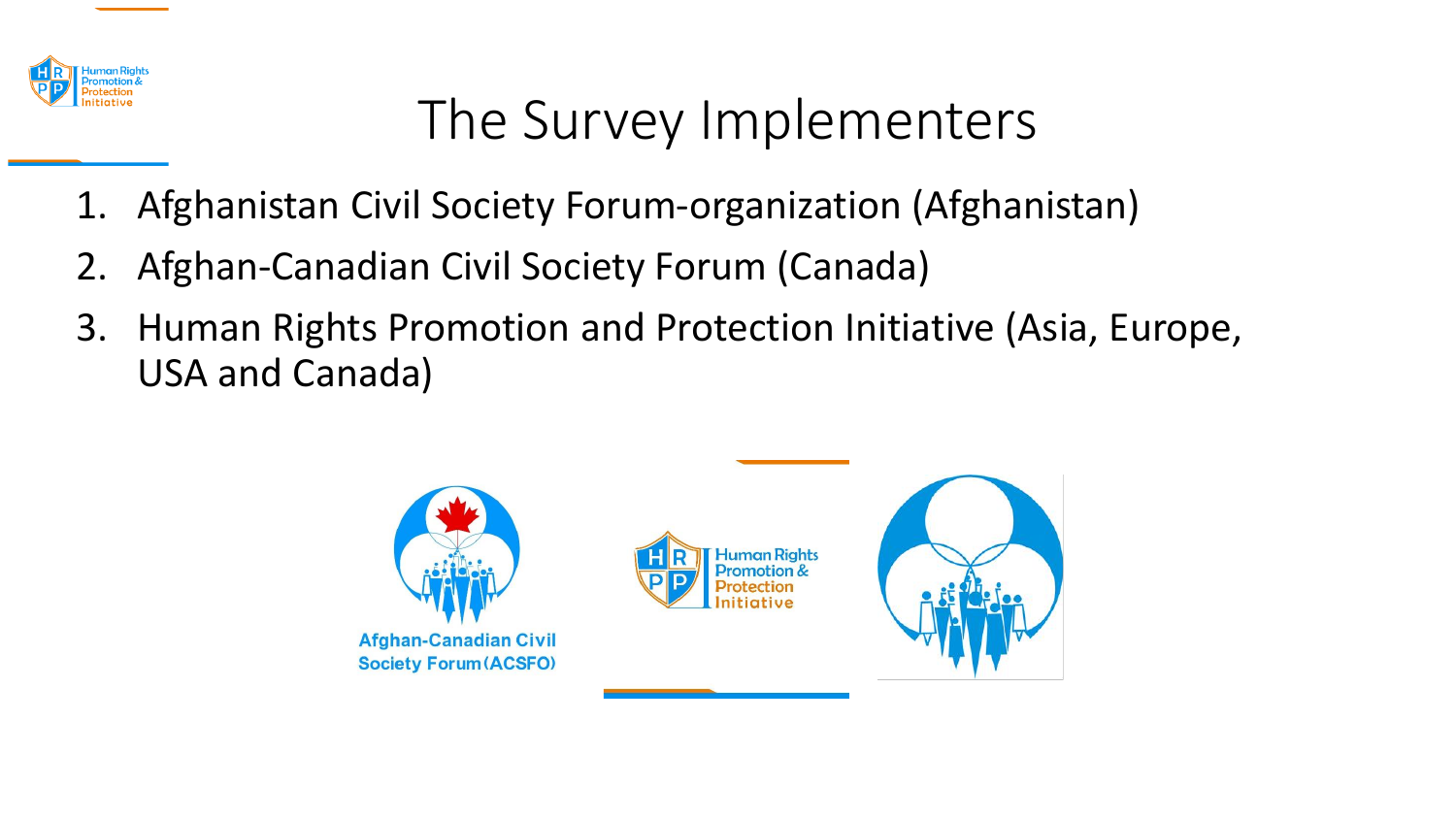

# Survey methodology

- Questionnaires to over 2000 individual activists only
- Collected responses 557
- Validated responses 527
- Countries covered 17
- Quantitative and descriptive data analysis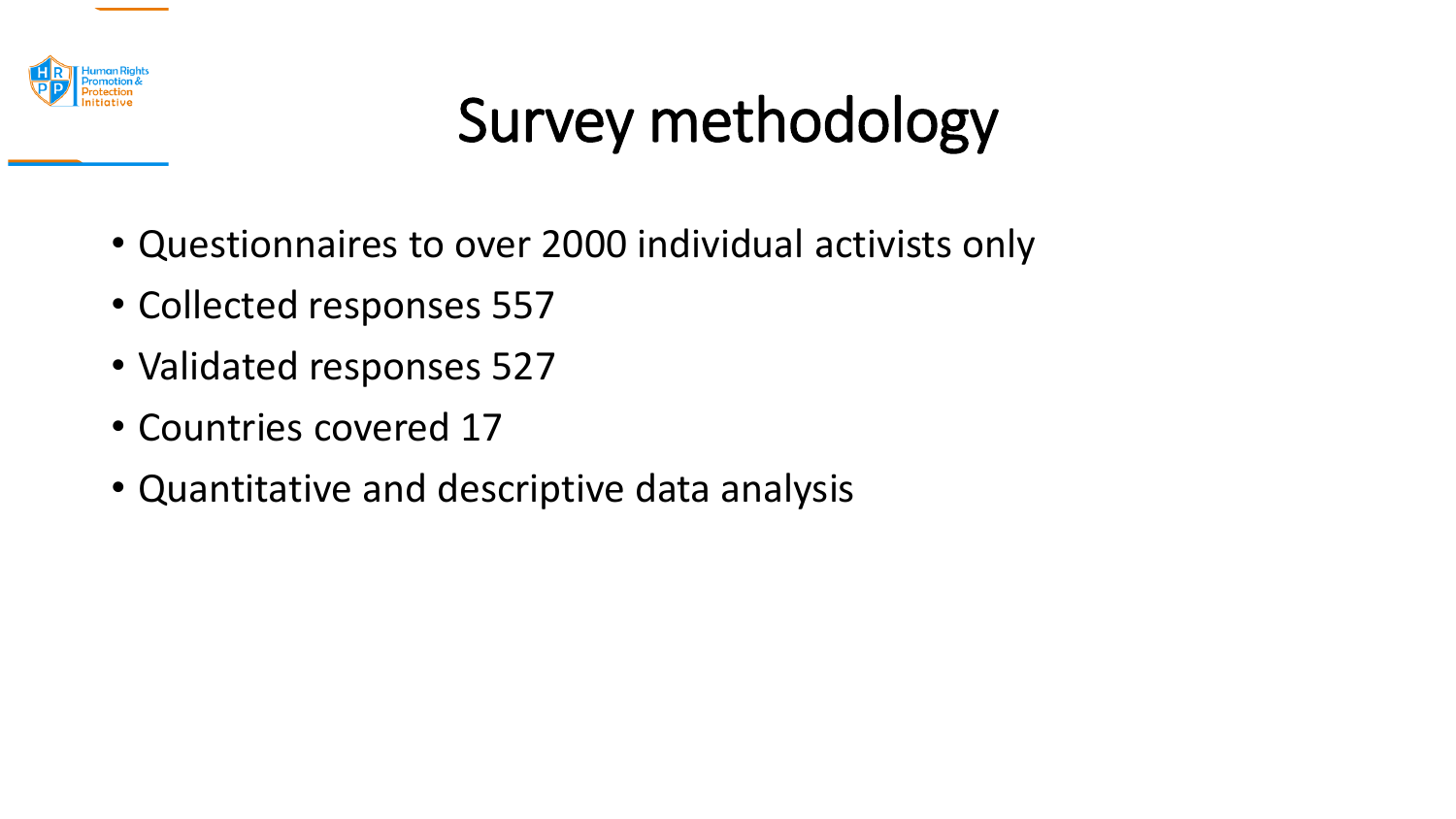

# Migration waves in Afghanistan (Five Last Decades)

- 1972-1973: Drought and Famine (mainly IDPs)
- 1978-1986: The Soviet Union Invasion (Intellectual migrants)
- 1992-1995: The Civil War (Everyone; migrants and IPDs)
- 1996-1999: The Taliban Takeover (Everyone)
- 2021-2022: The Taliban Takeover (Intellectuals but mainly everyone)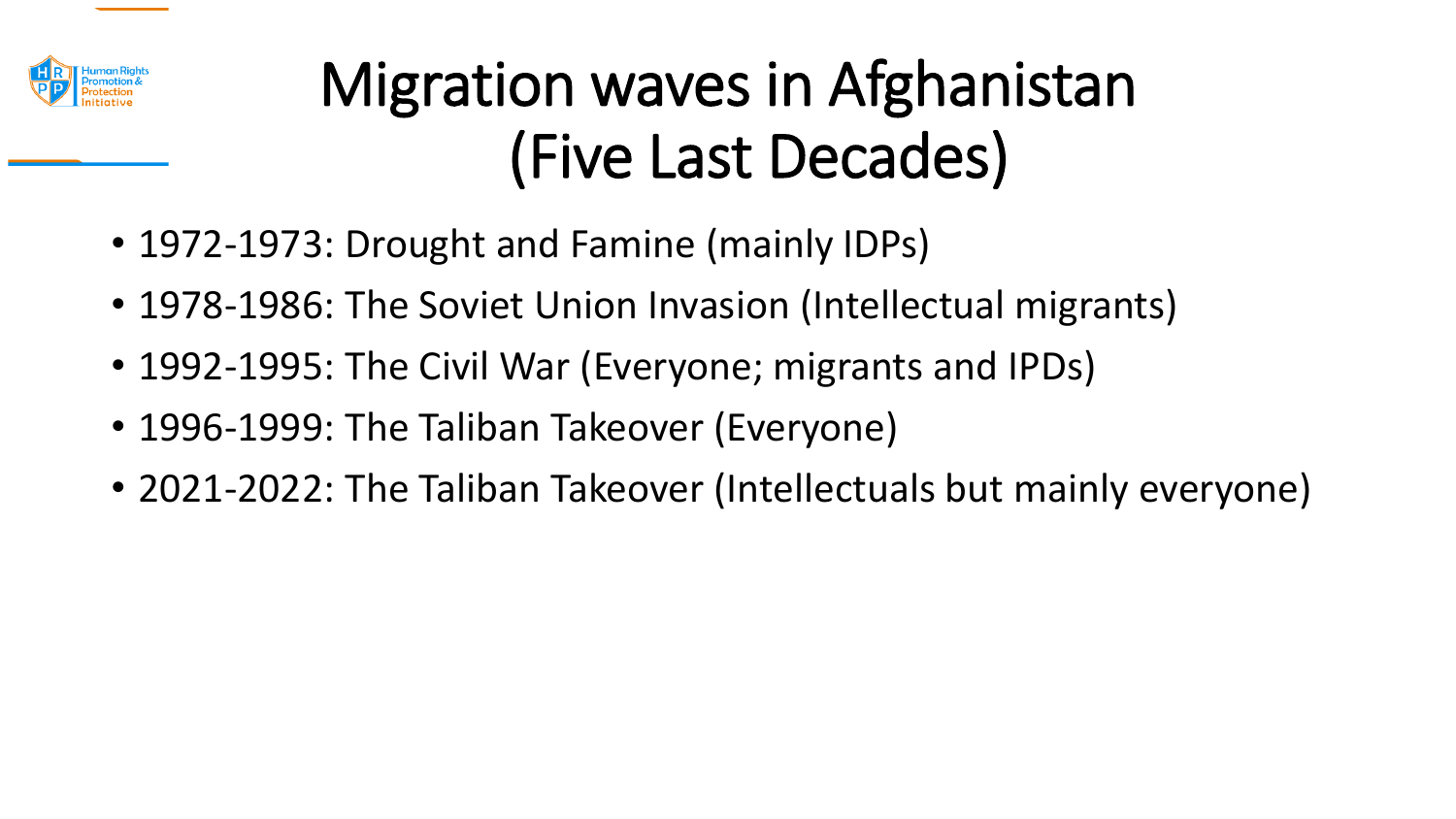

# Specifics of 2021-2022 migrants

The largest and heaviest human capital migration (evacuation) and brain drain in the history of Afghanistan

- Highly educated groups including diplomats and technocrats
- Activist from social to media and human rights group
- Civil servants and government officials
- Military soldiers and officers
- Artists, writers and academia
- Merchants and business people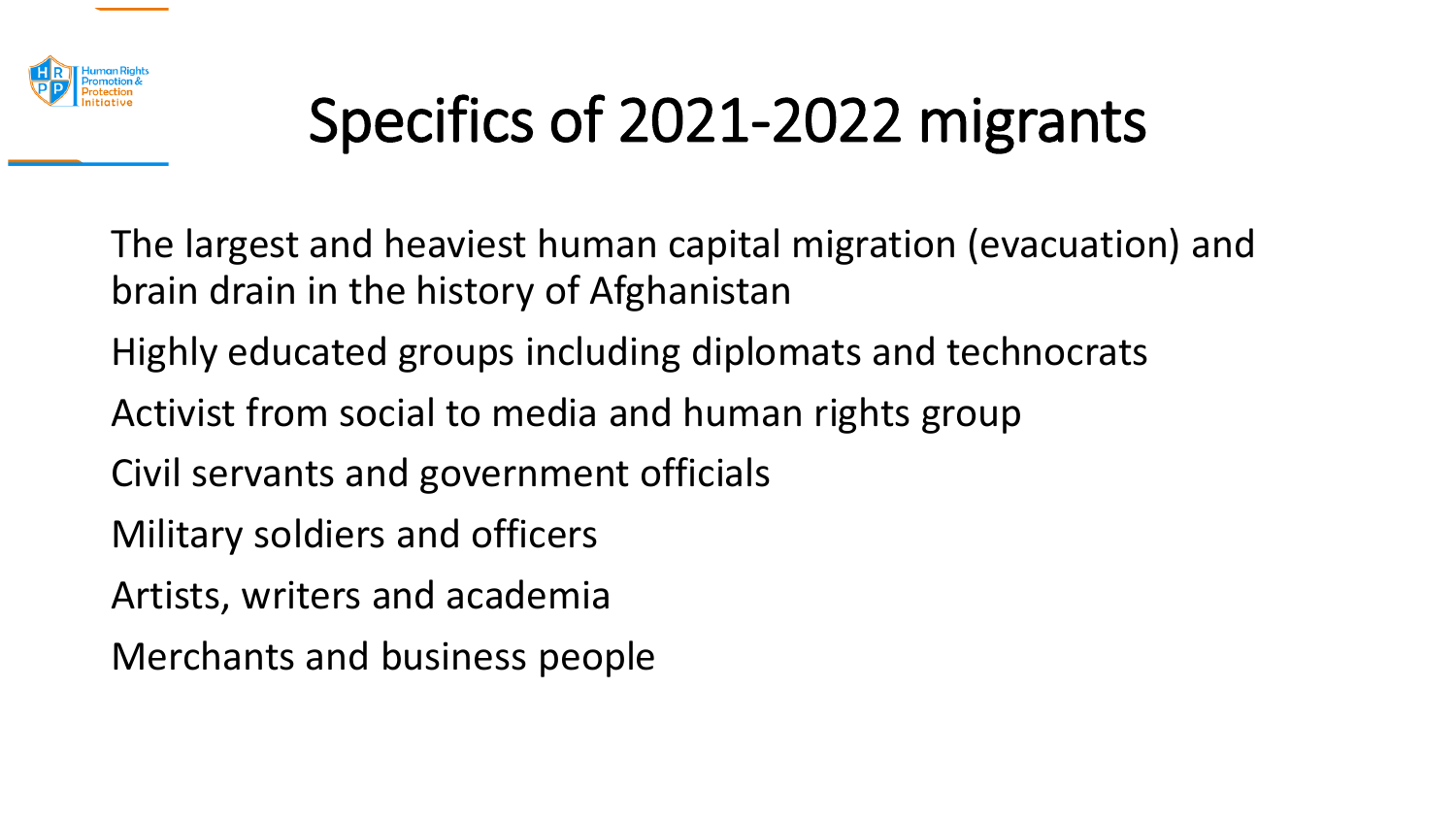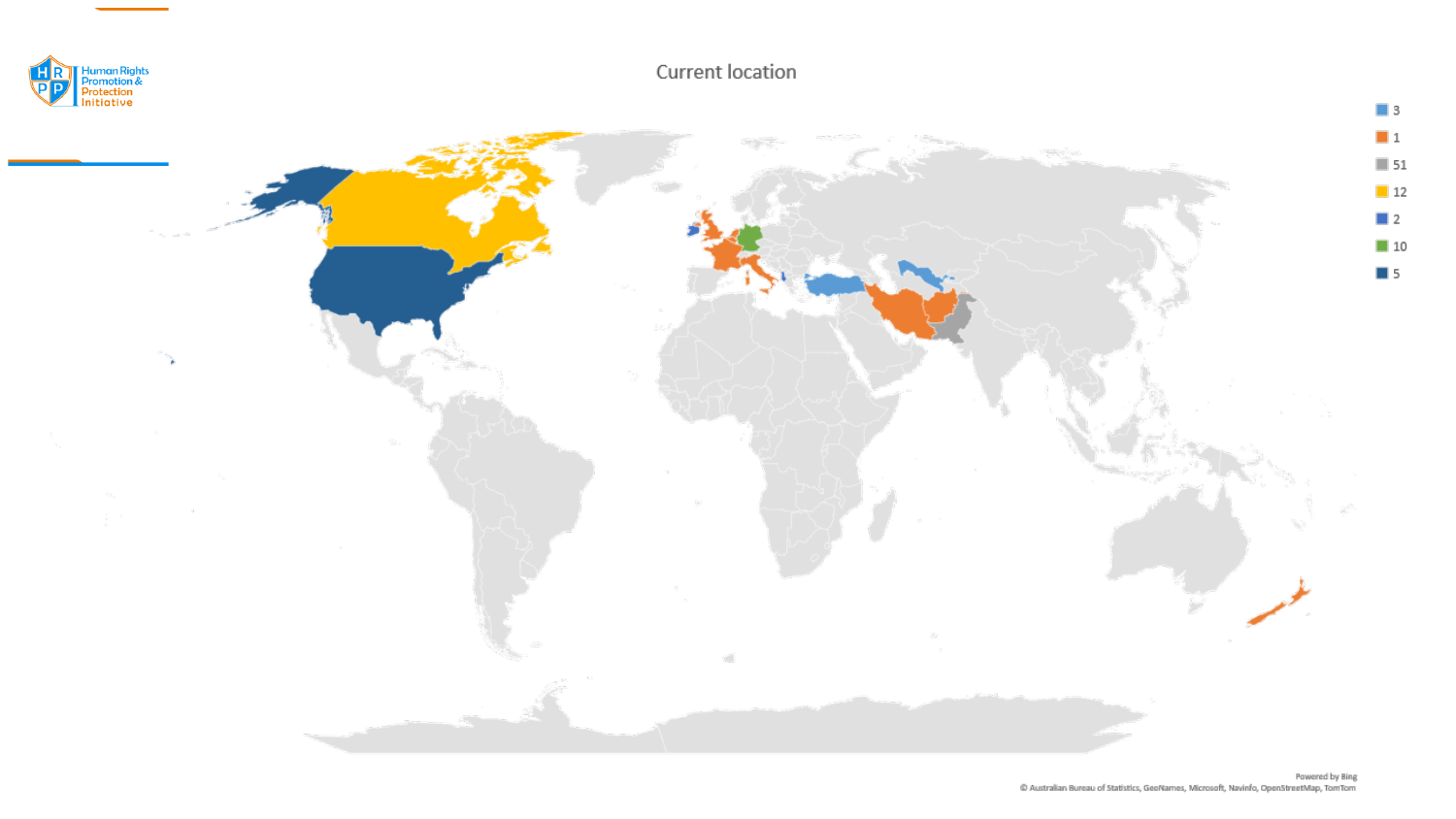

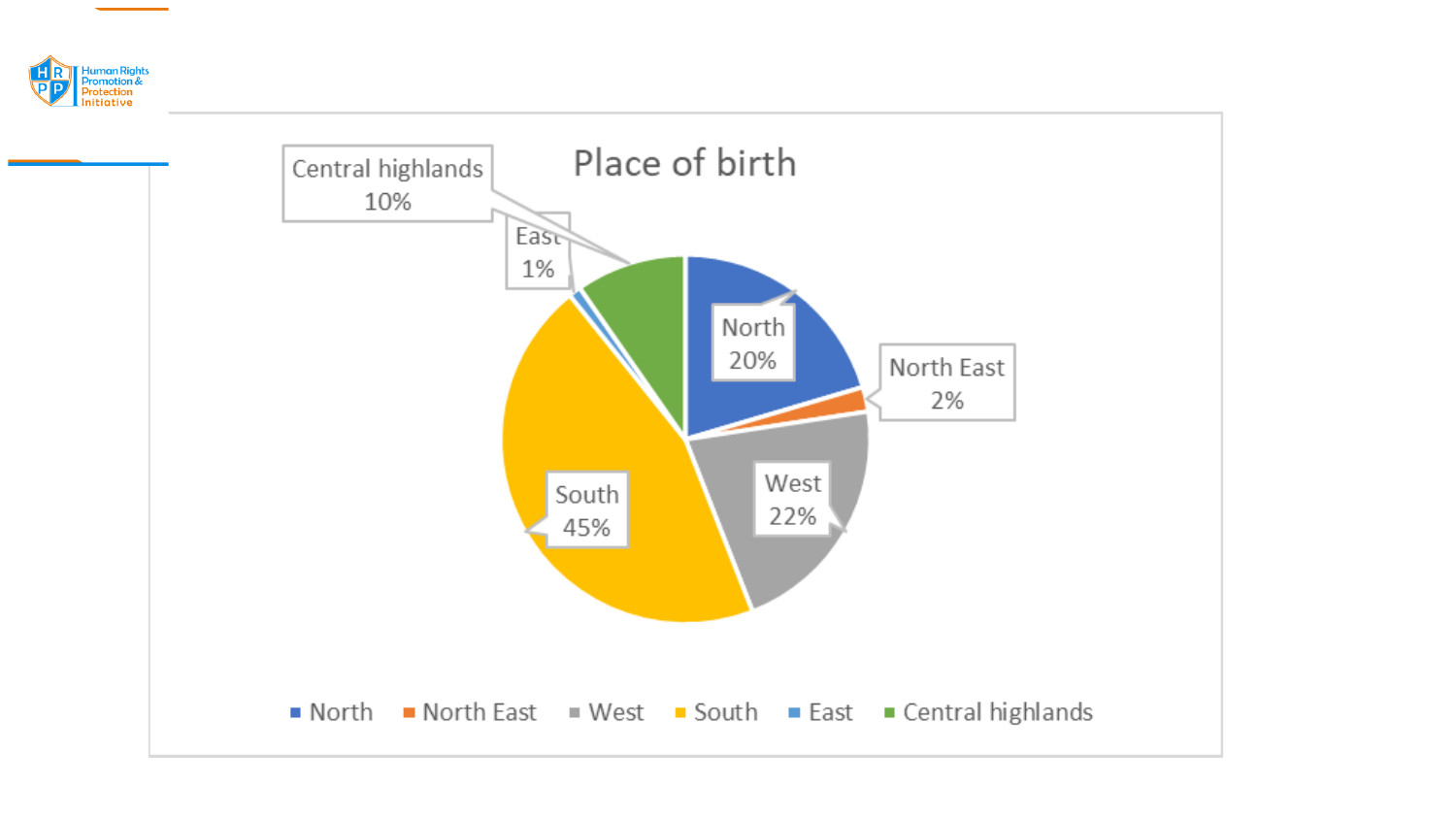Profession/Designation



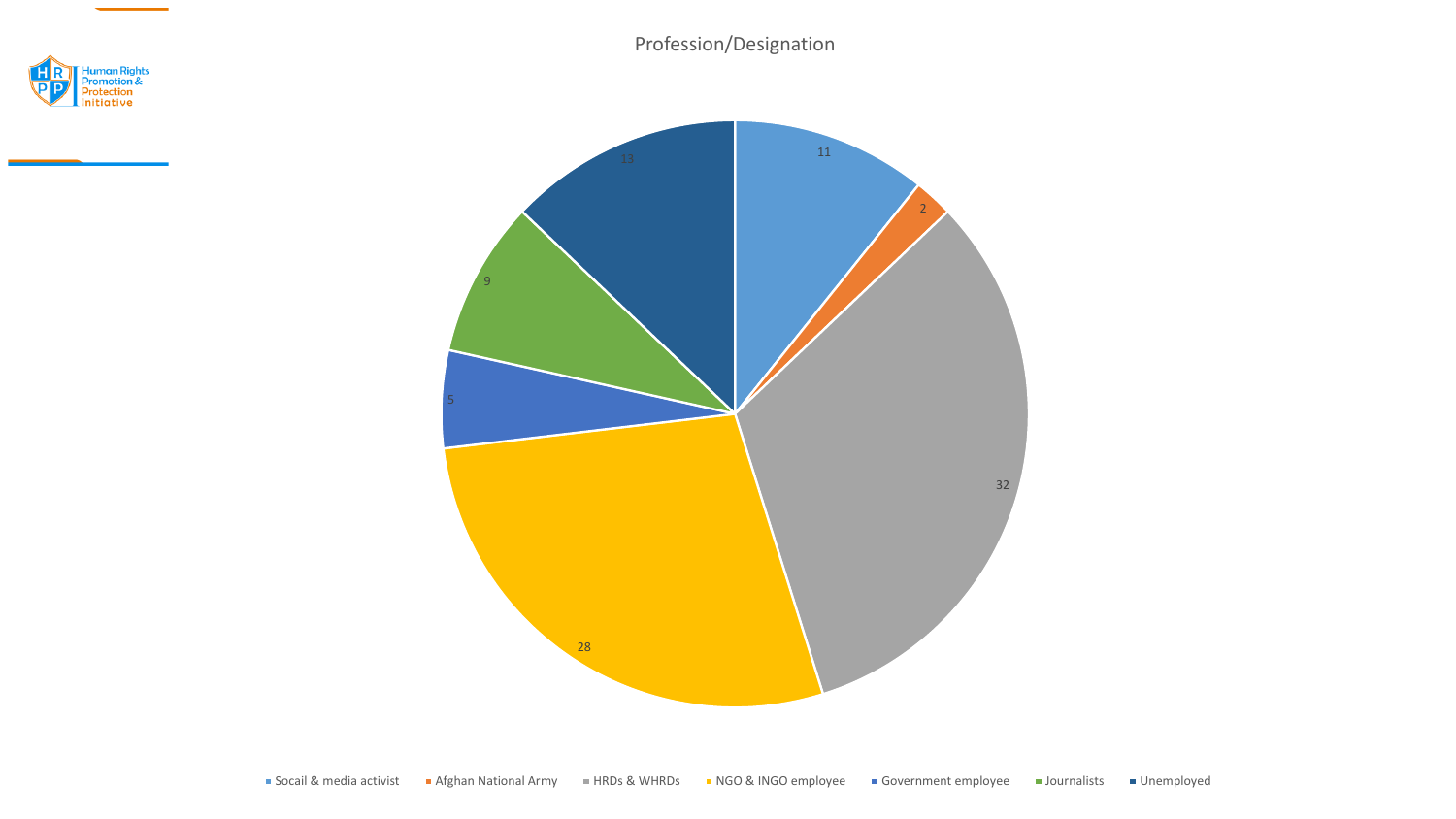

Age category



**18-35 (Youth)** 36-55 (Middle age) 56 Above (old age)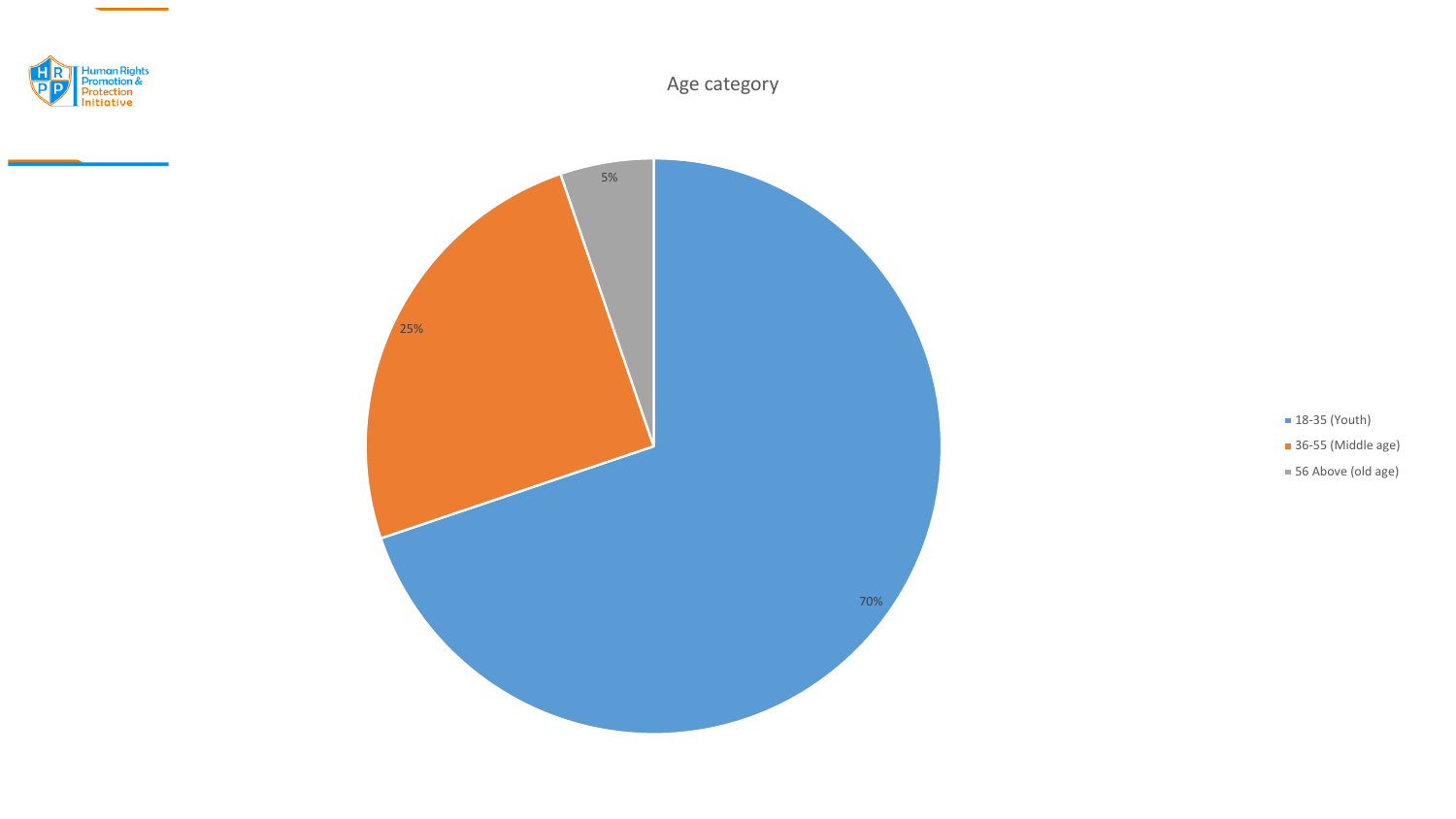

#### Your education level

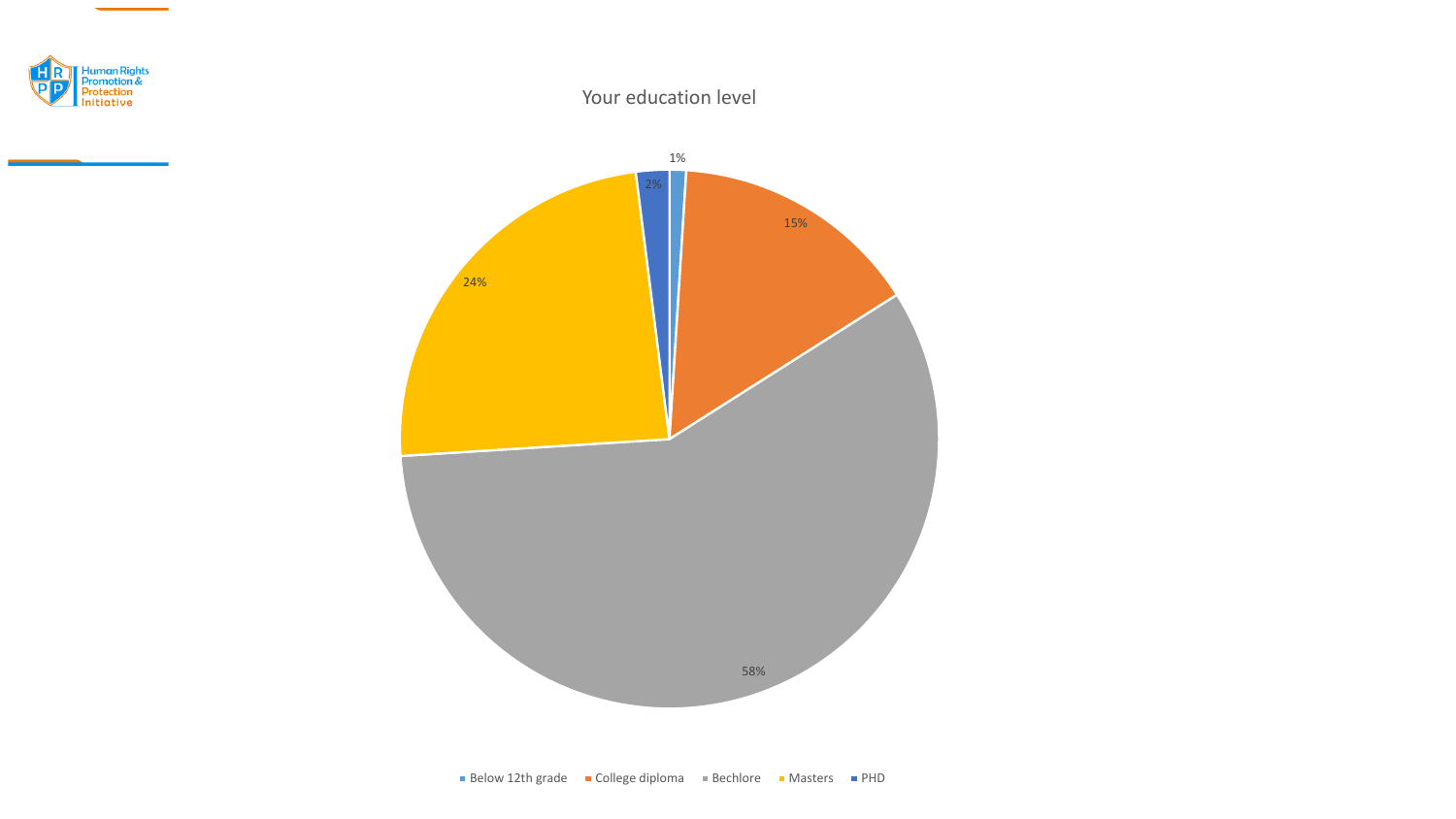

### When did you move from Afghanistan?

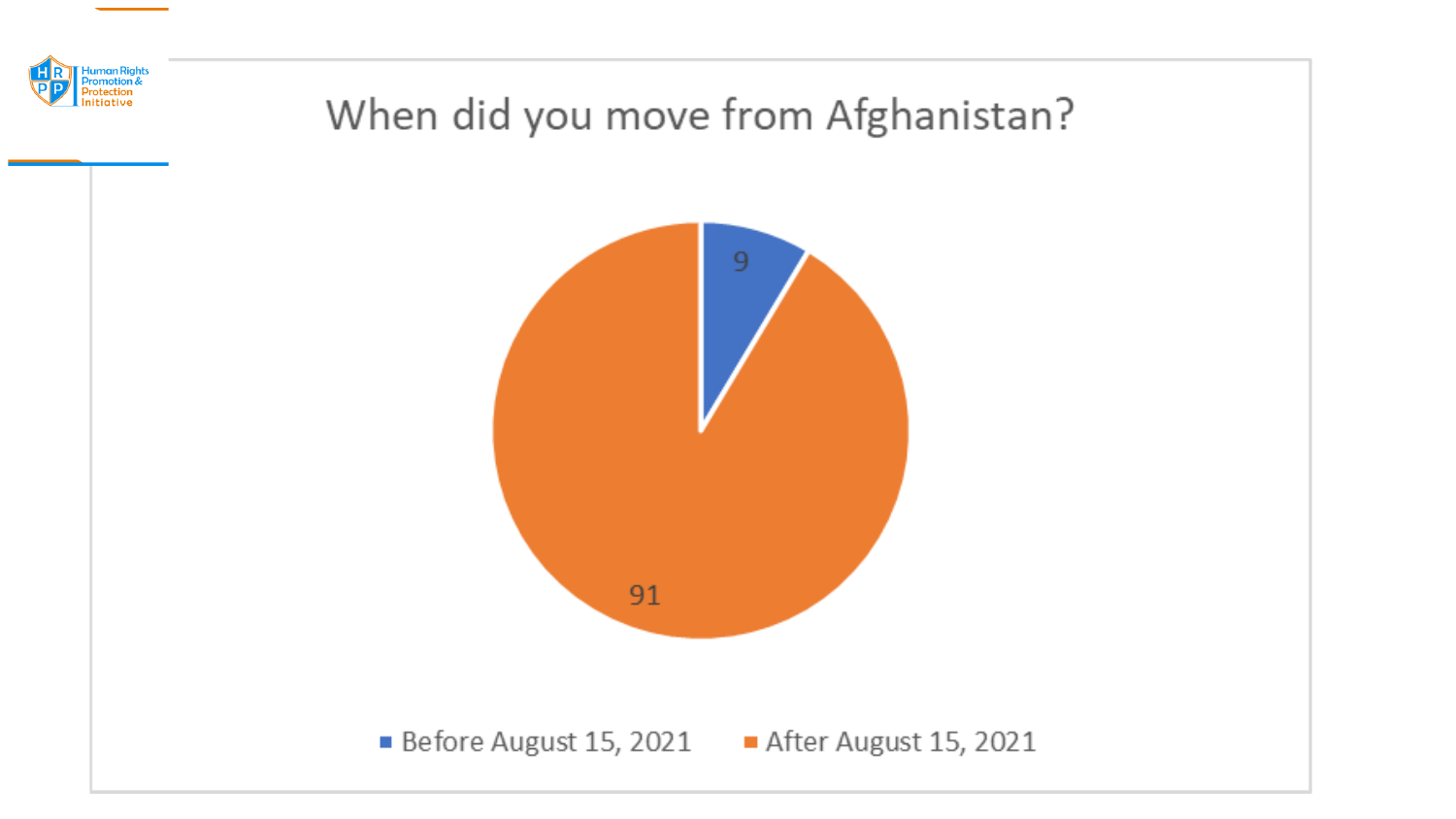

Were you employed before moving from Afghanistan?

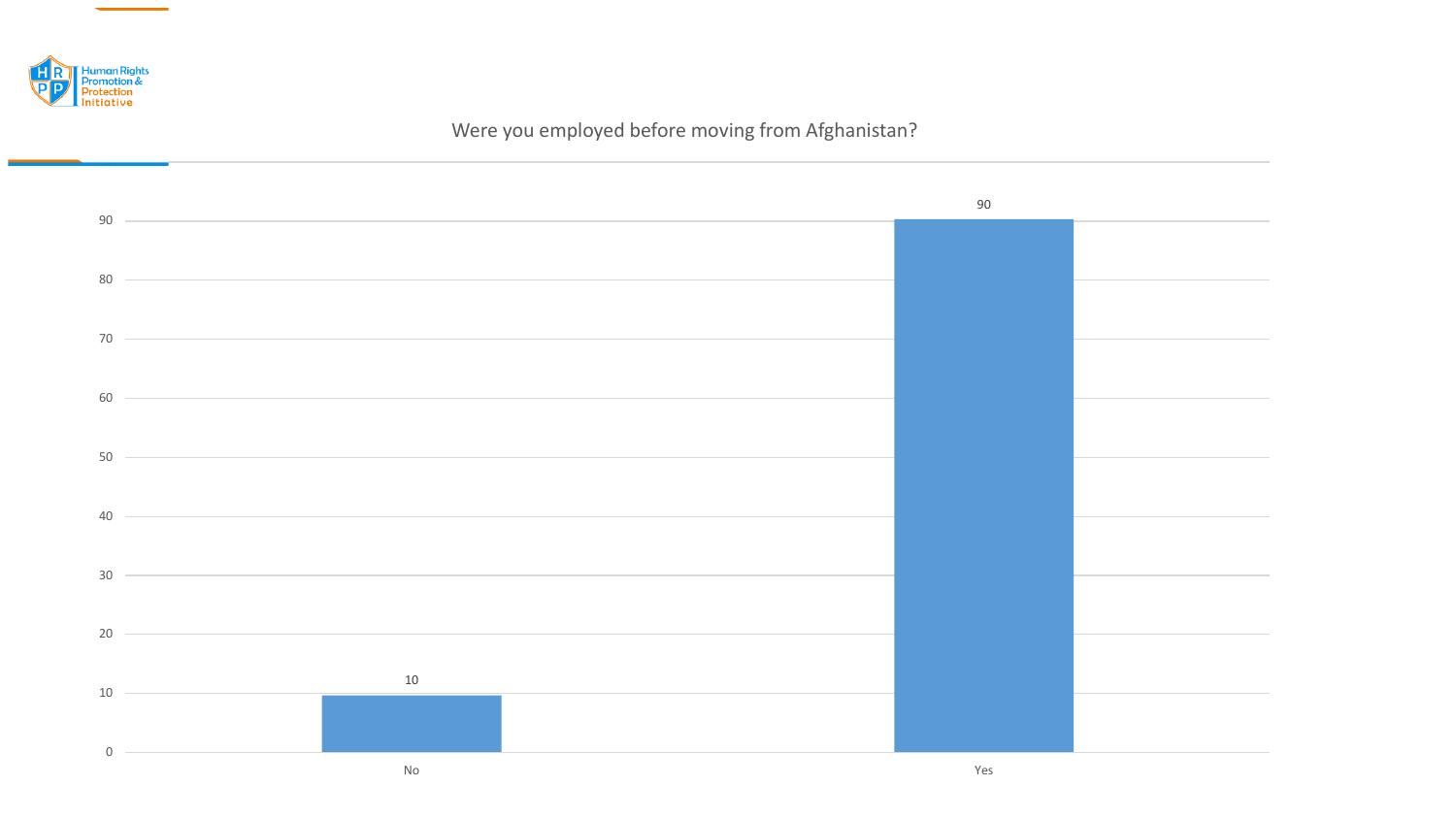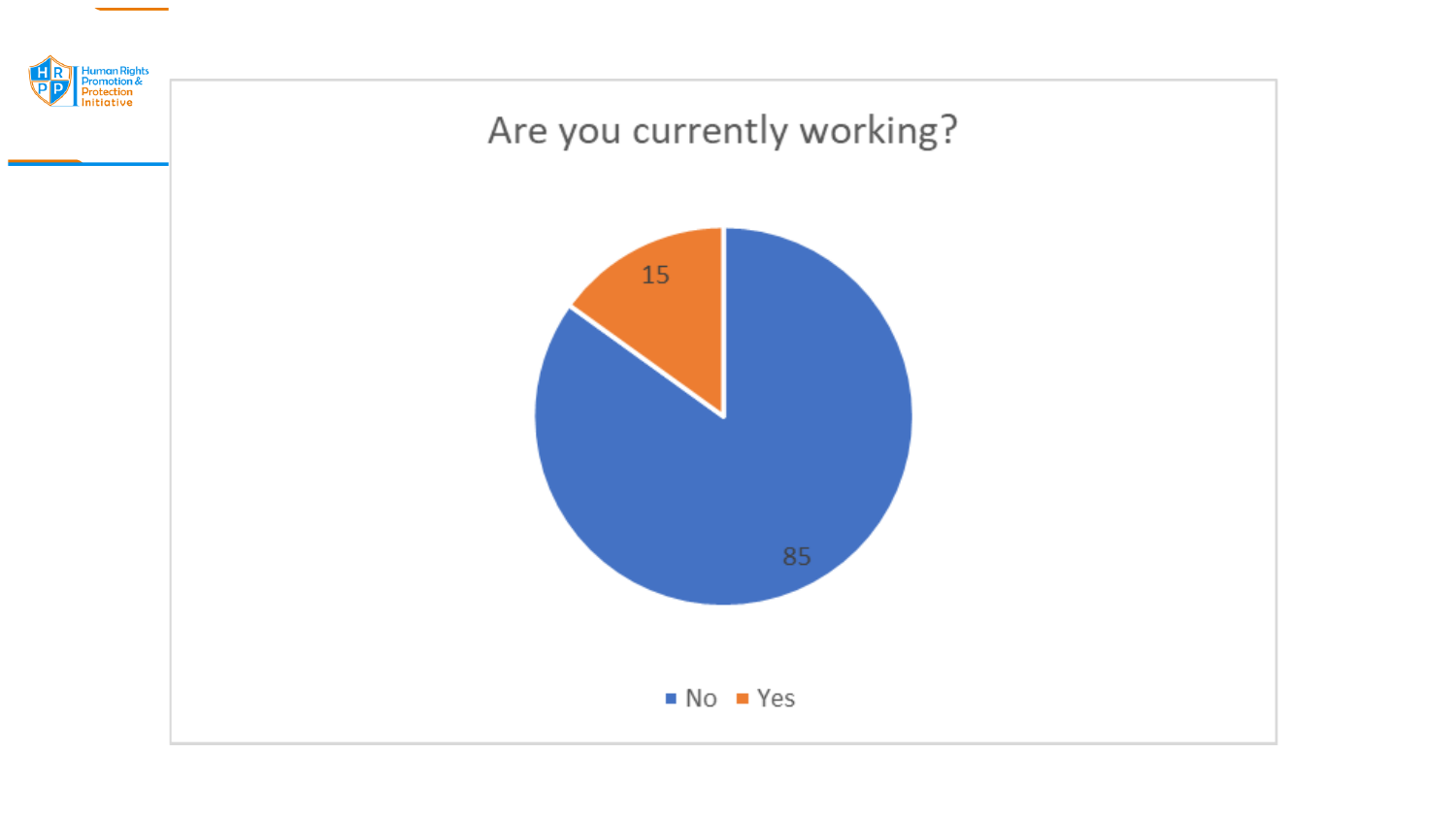

### What is the position status?



- Similar to the former position? Figher than the former position?
- Lower than the former position? Not in the former field/sector?
- Don't know

Do not want to answer

 $\blacksquare$  Other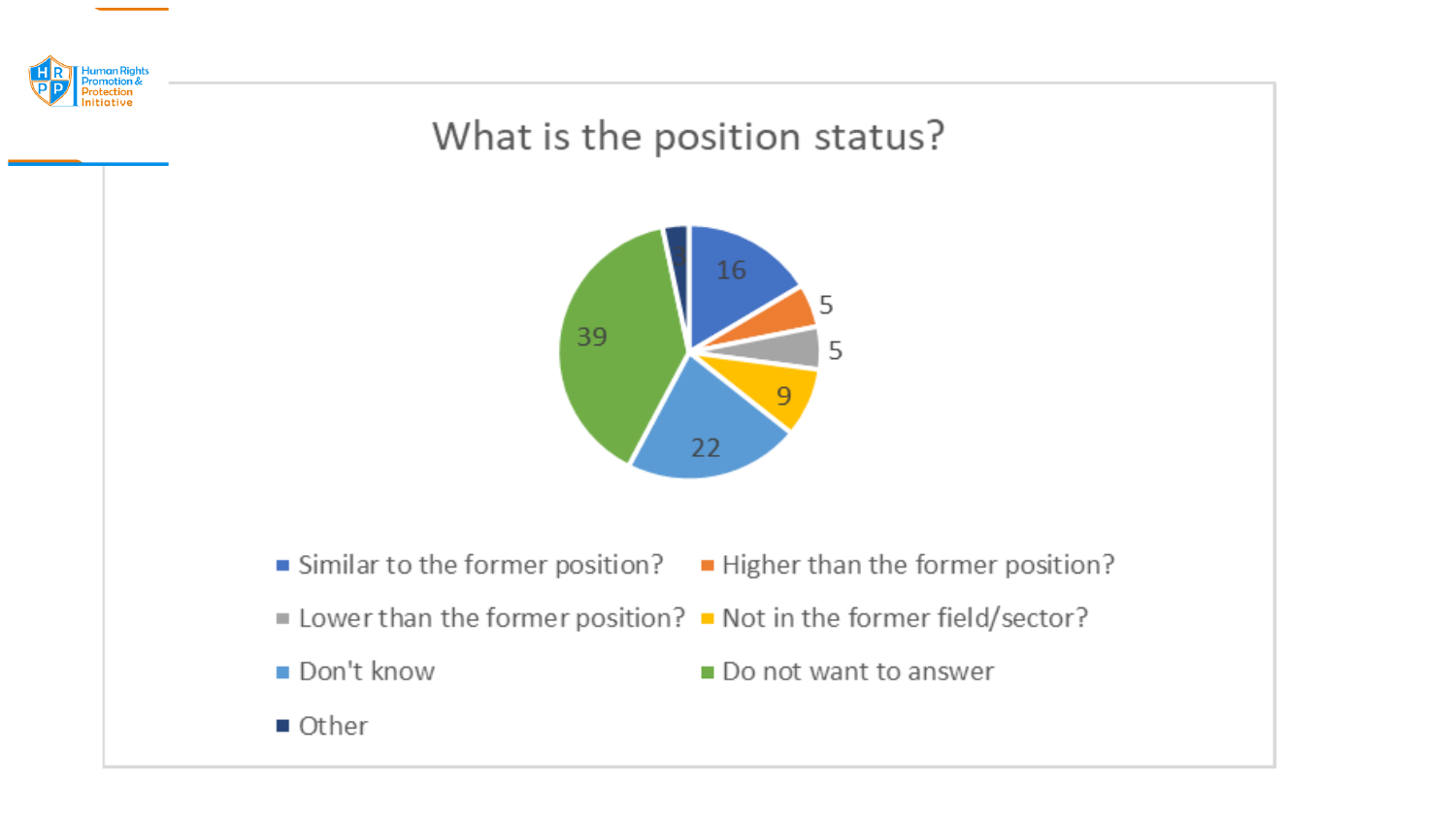

Have you received support from any service organization in the new destination?

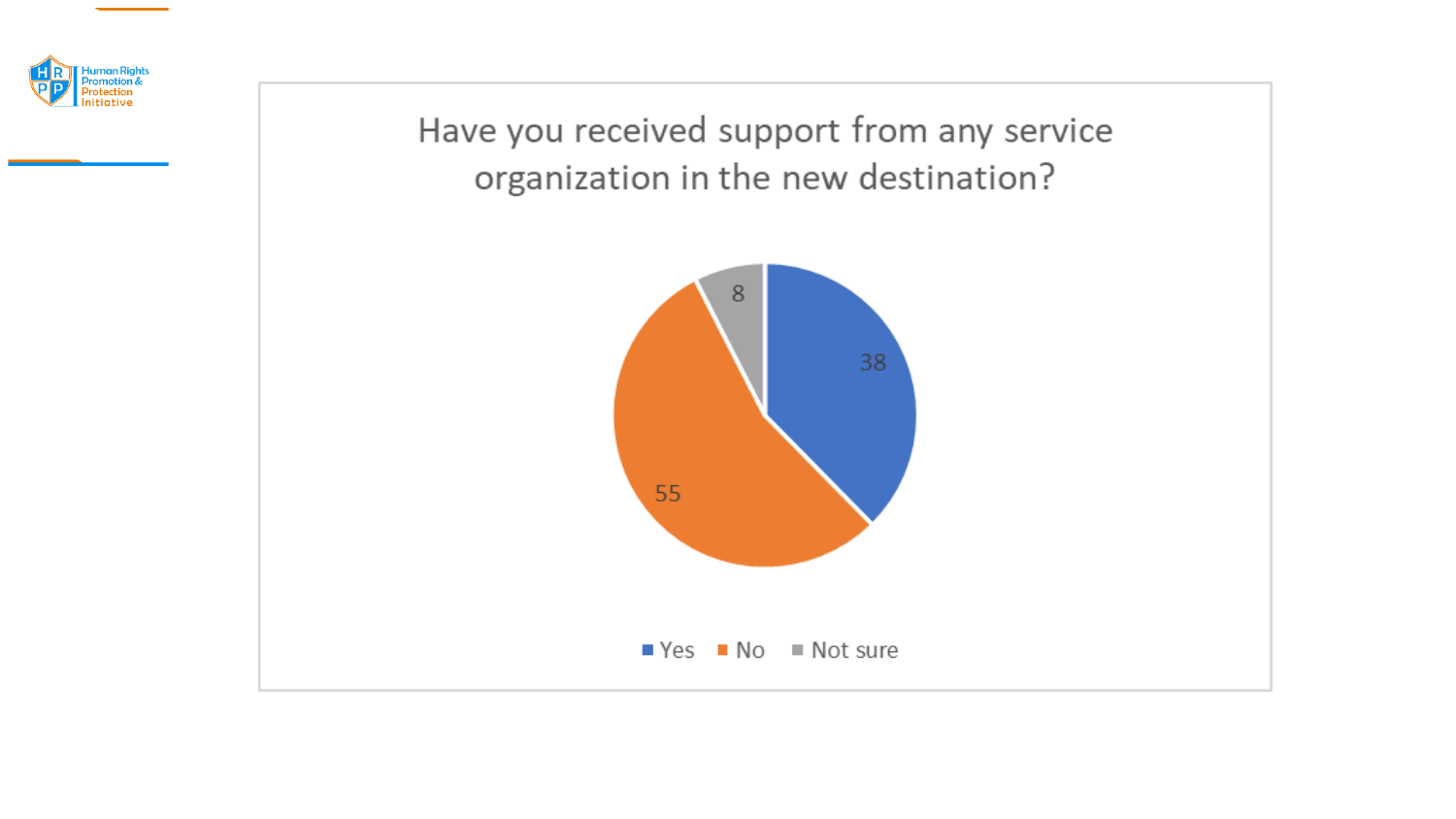

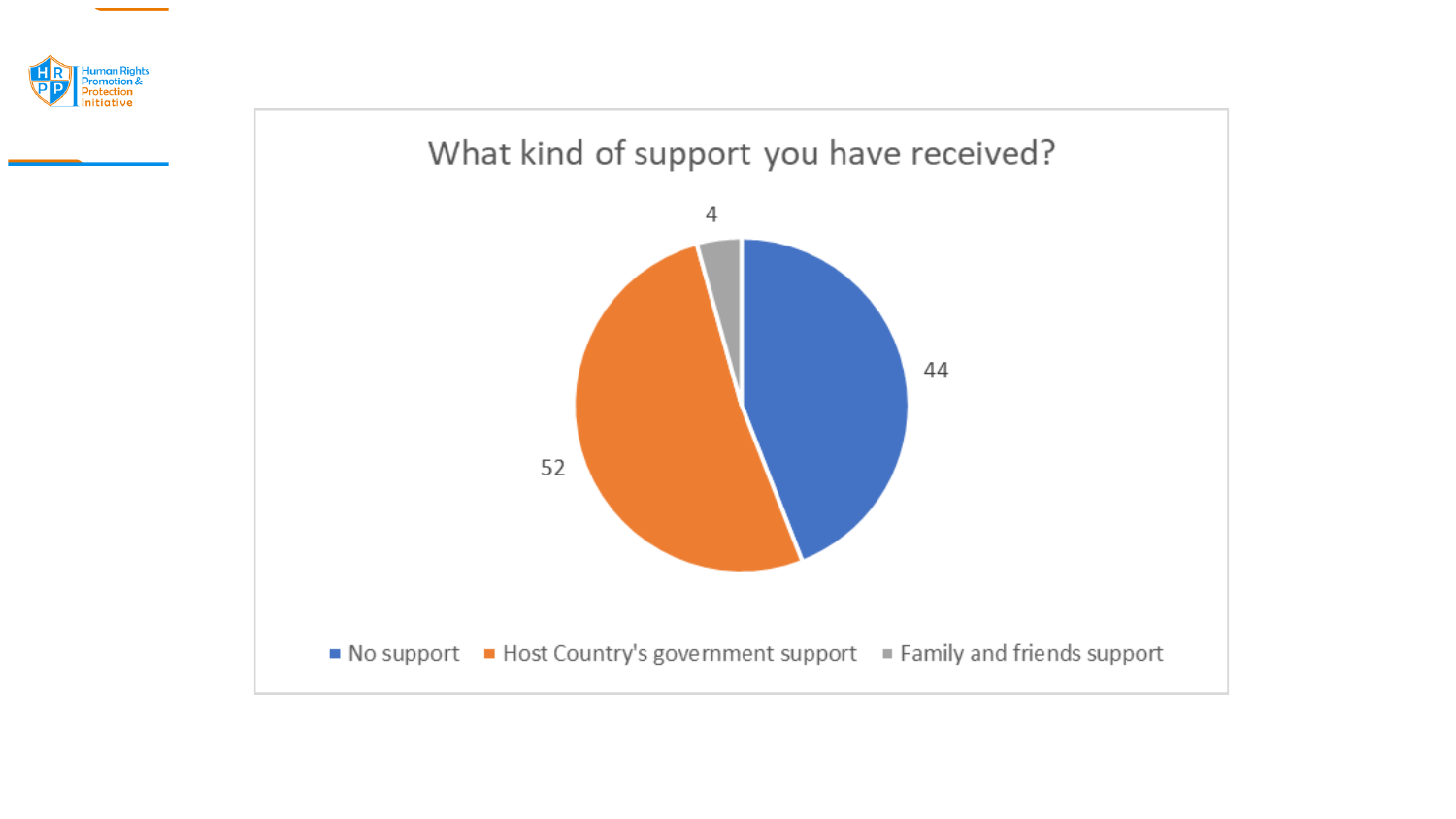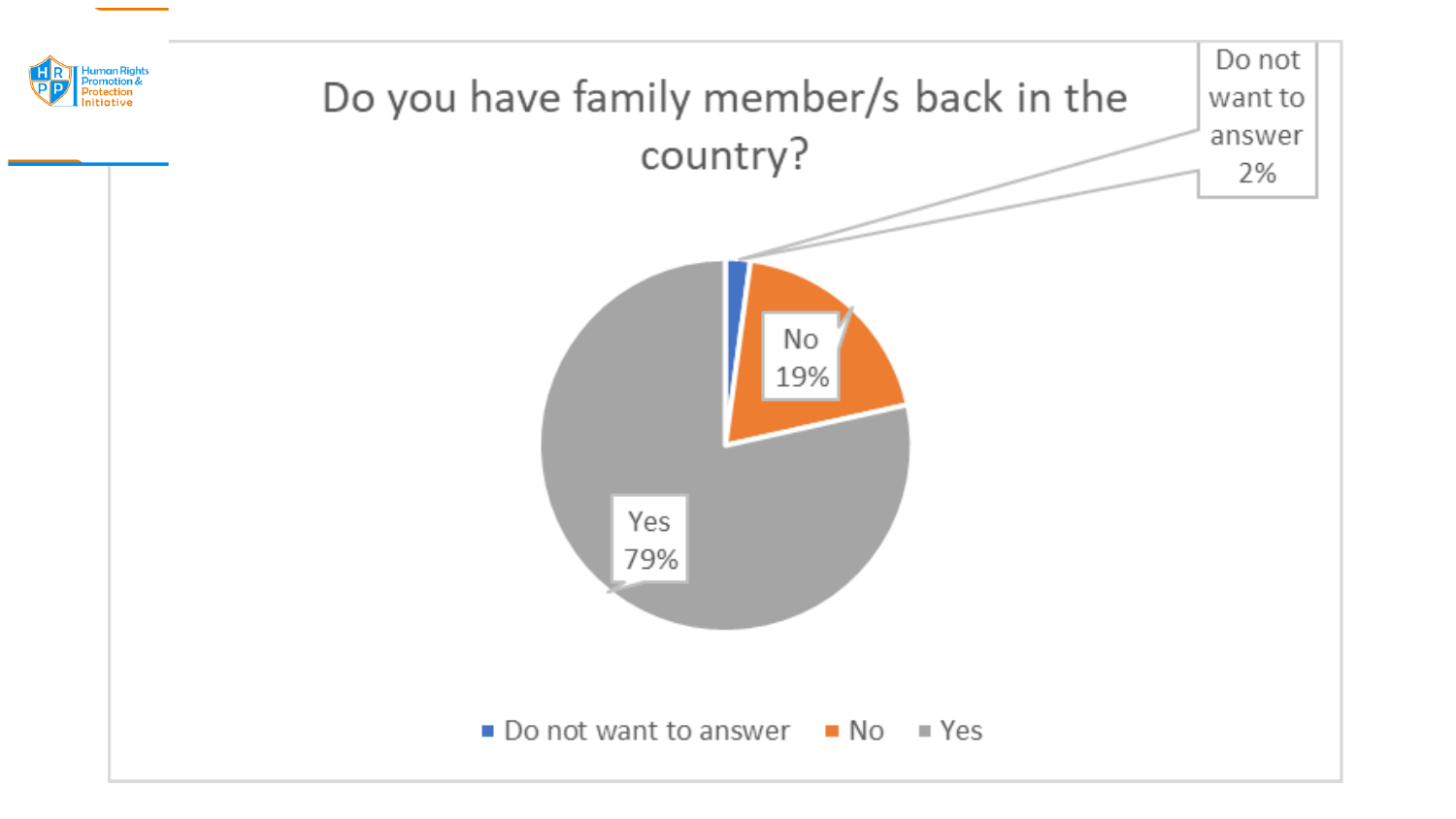

### If yes, are they in danger?

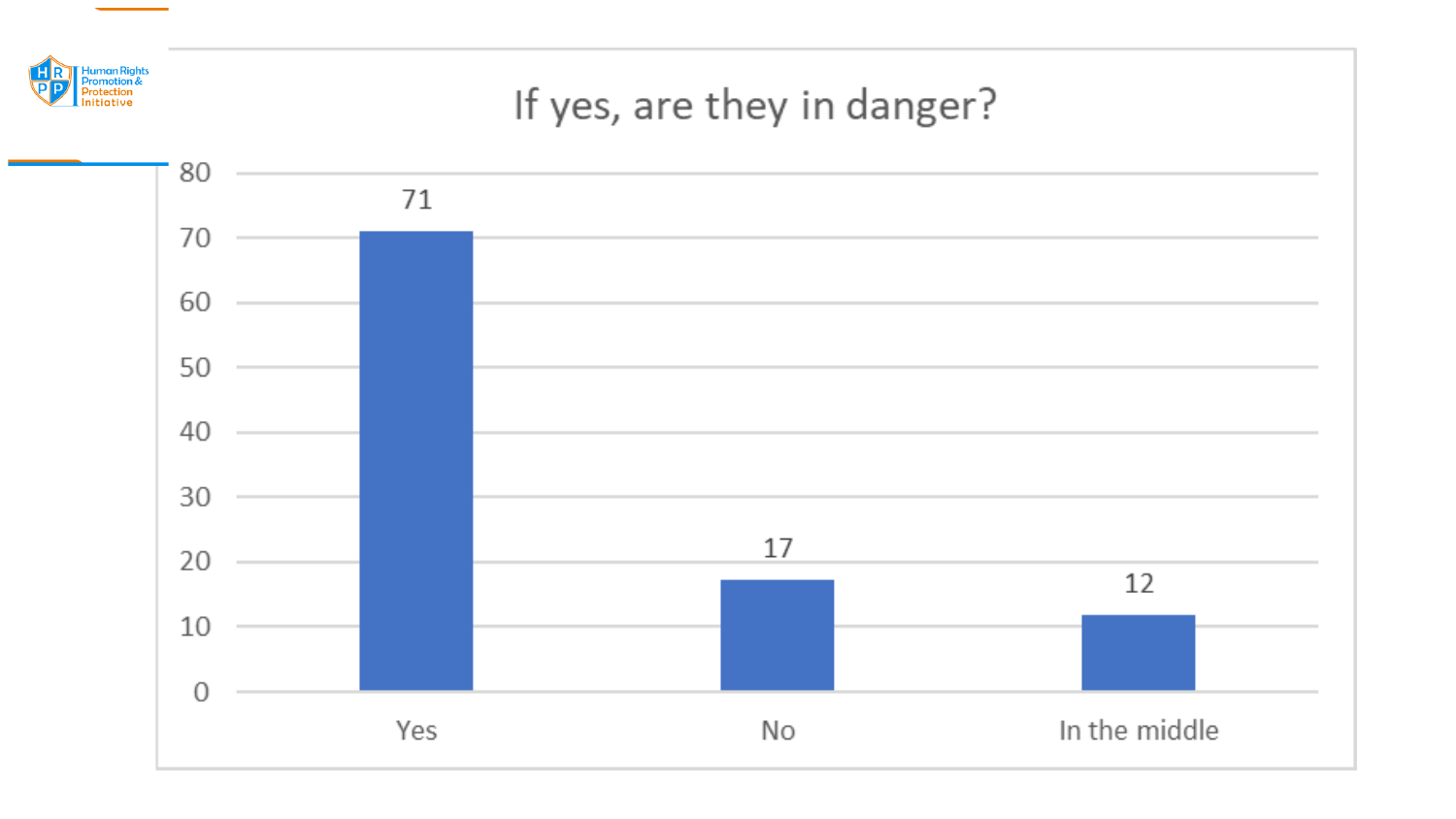

What is your major challenge for the rescue of your family member/s and their unification?

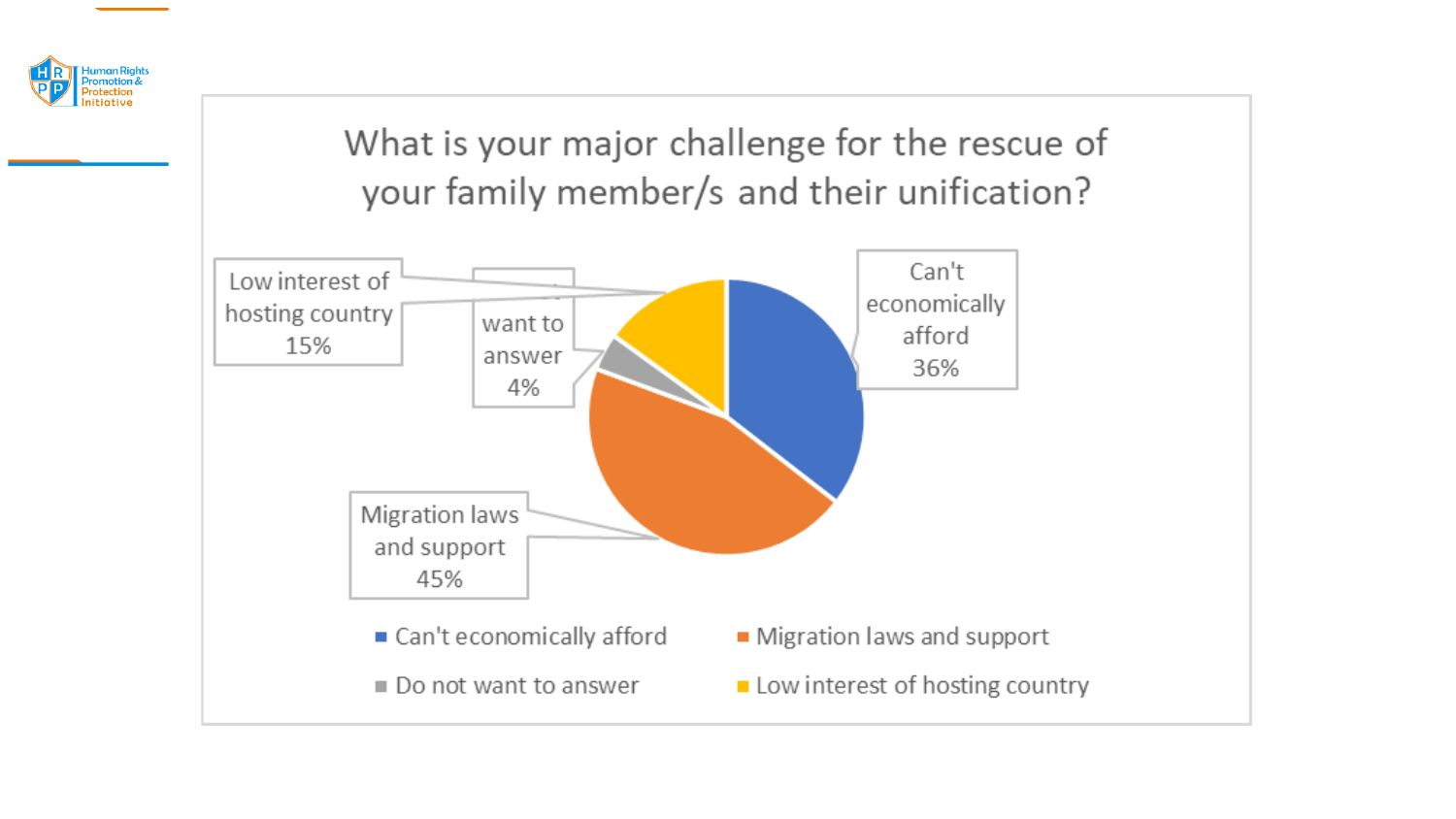

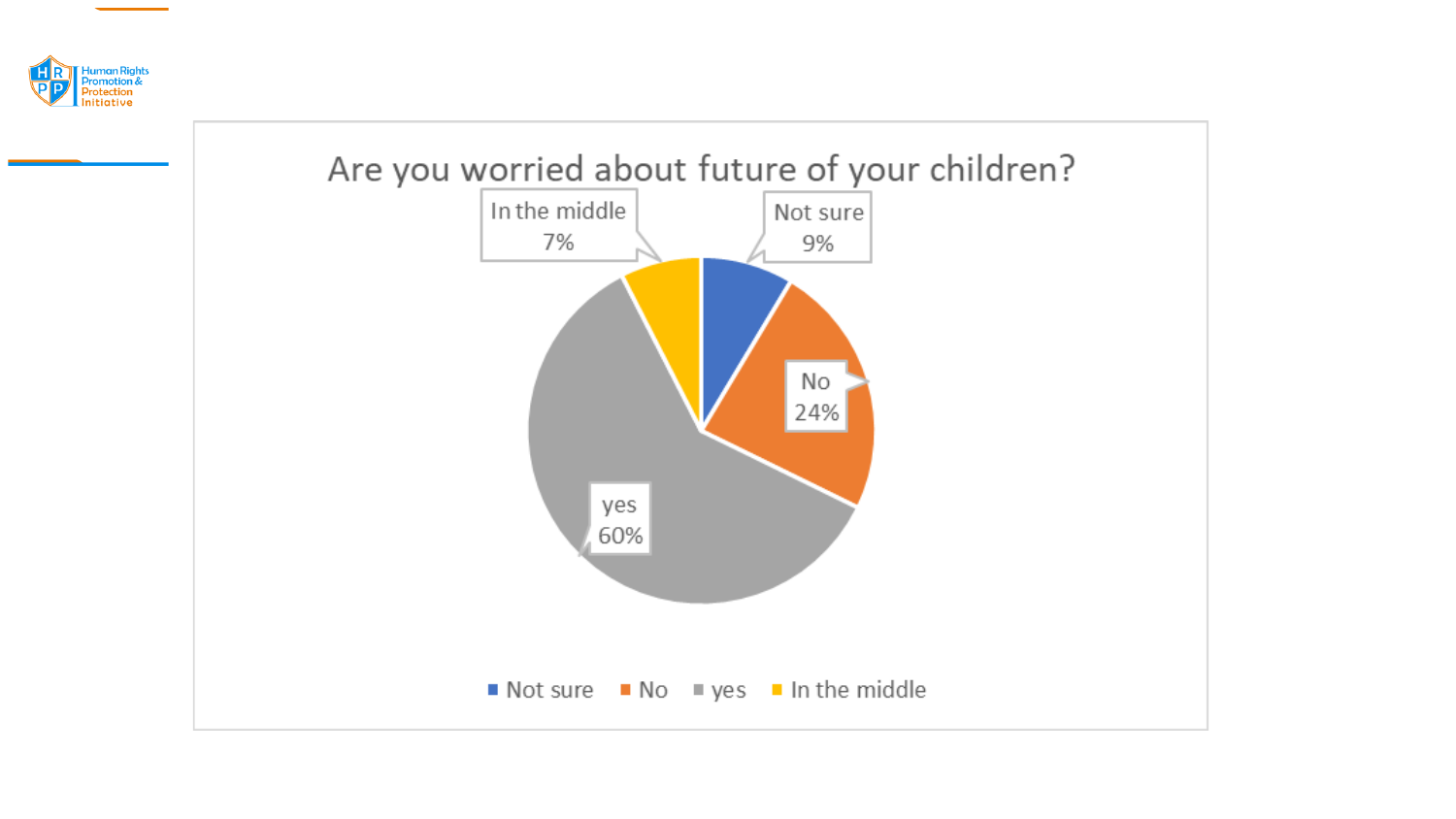

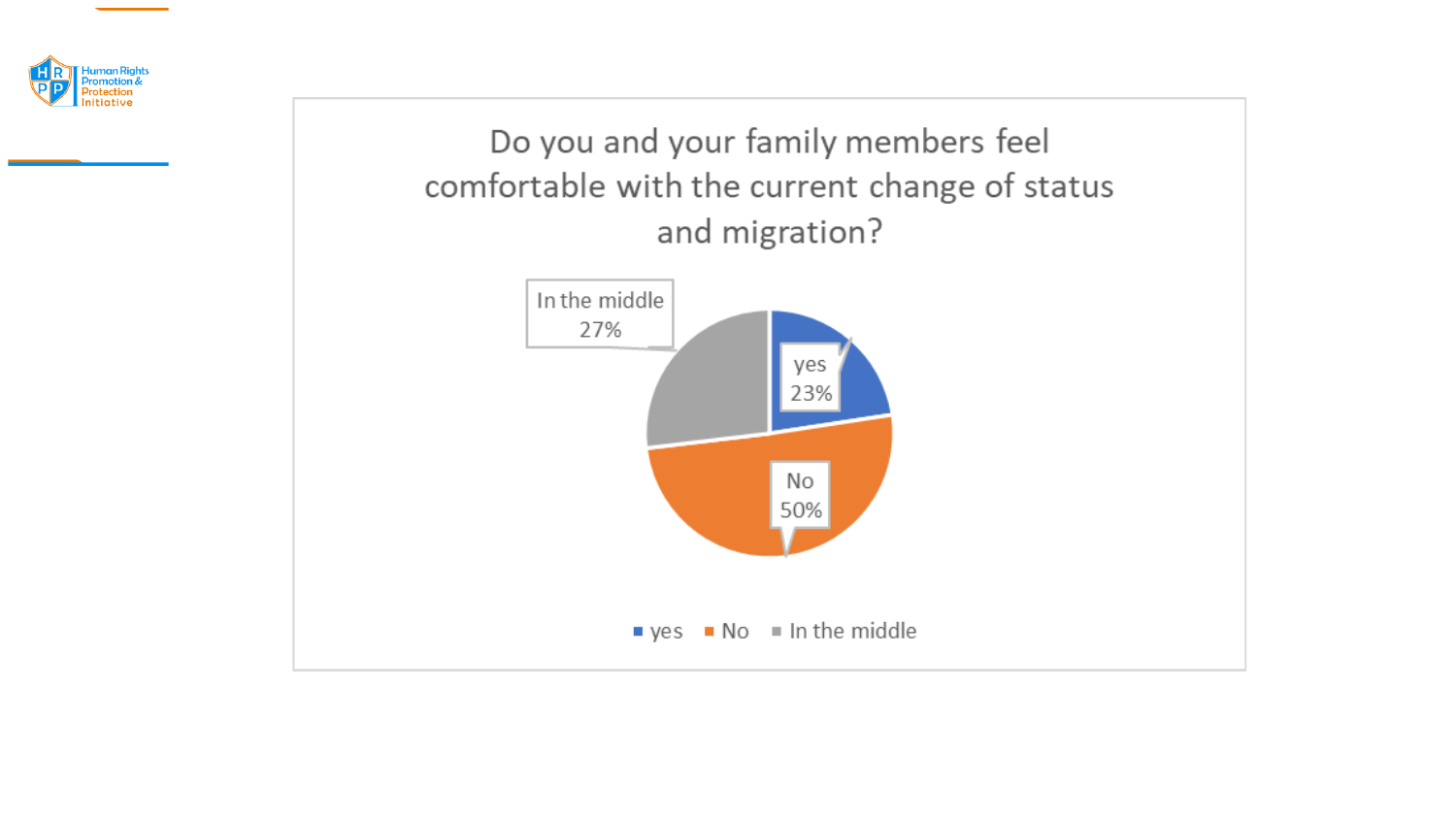

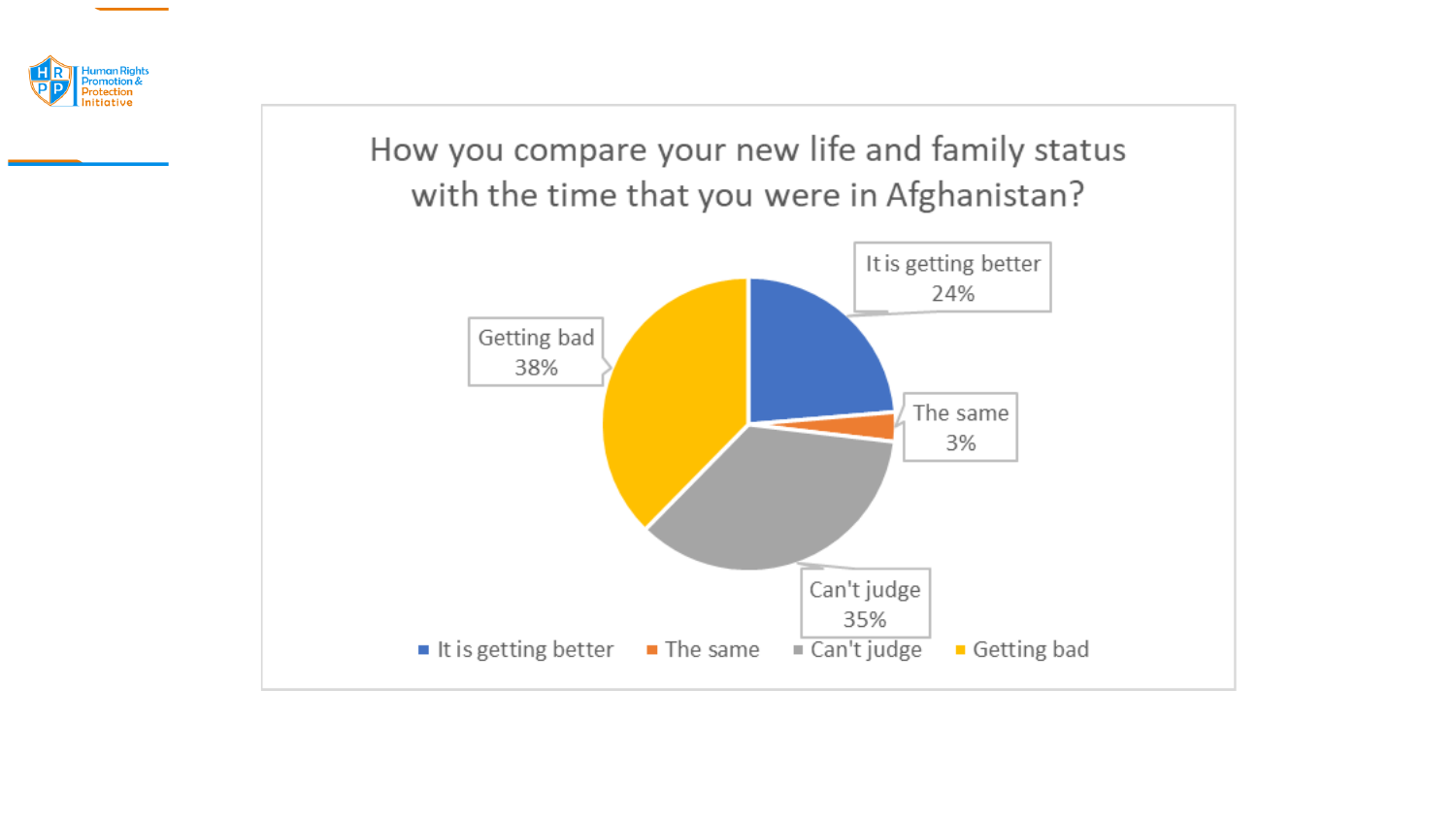

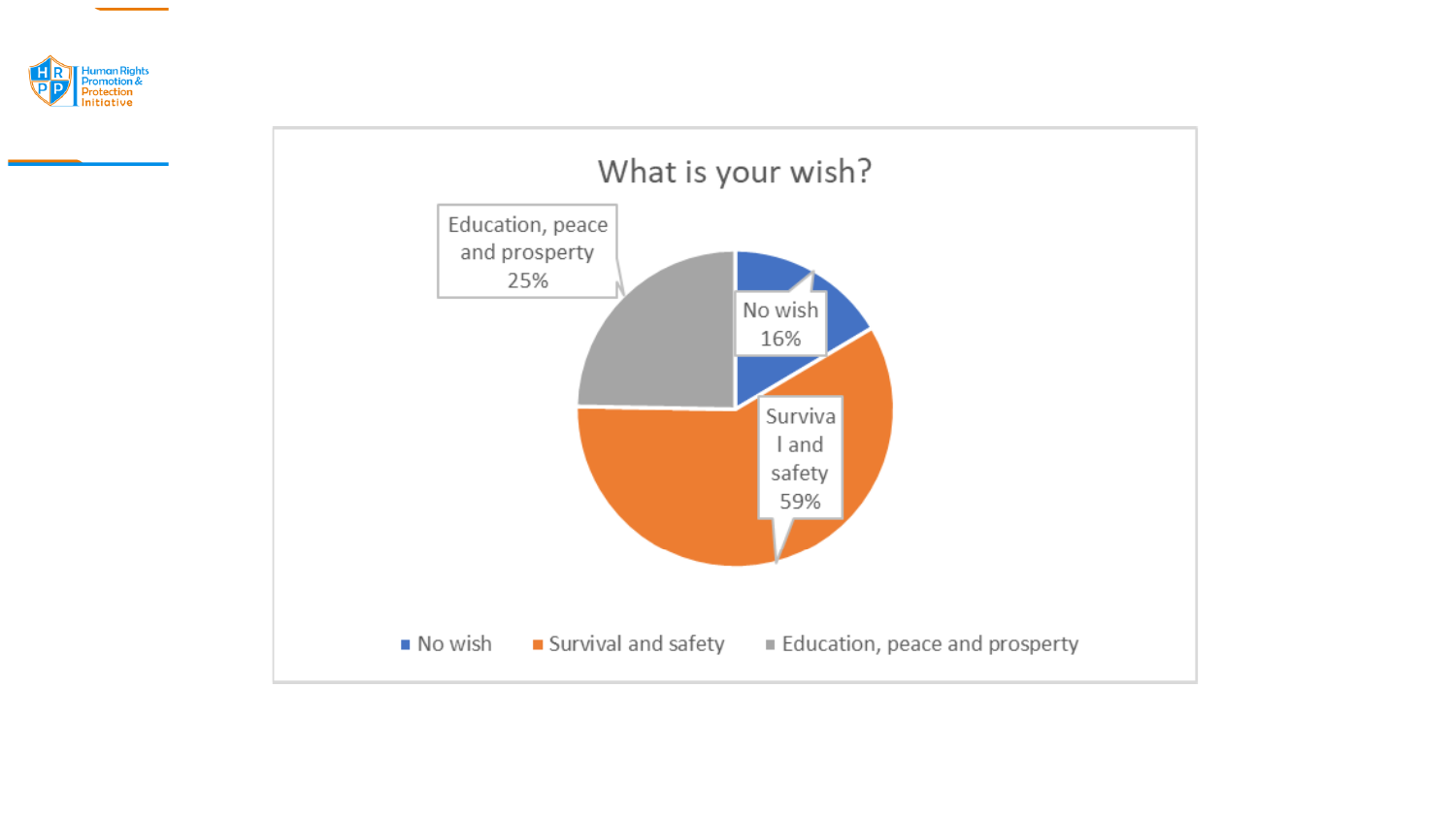